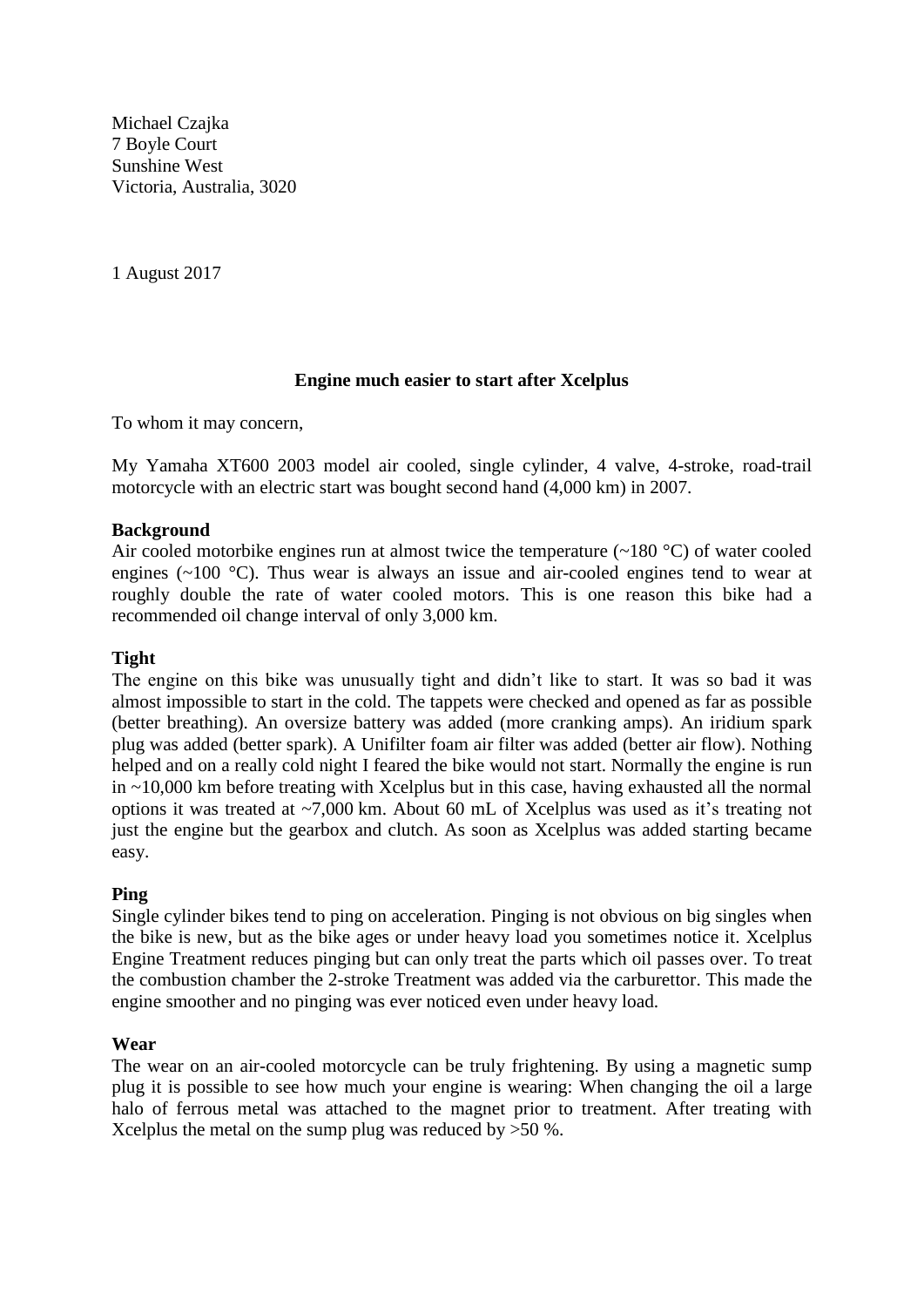# **Gears**

XT600's often have notchy gears, which can be hard to select and they sometimes jump out of gear under load. A lot of the ferrous metal found in the oil comes from the gears. After treatment with Xcelplus, the gear changes were much smoother and the bike was no longer prone to jump out of gear.

# **Tappets**

XT600's have adjustable screw and locknut tappets which normally need frequent adjustment  $\sim$ 10,000 km. If they are not adjusted they either become very noisy or they close up and you can burn out the valves. To adjust tappets carefully normally takes  $\sim$ 2 hours. The seat and tank have to be removed, the valve adjustment ports need to be opened, the crank needs to be rotated to top dead centre using the inspection port on the crankcase to check the position, the gaps must be checked with a feeler gauge and adjusted with a spanner. There are 4 valves that need to be adjusted and you never get it right the first time. The better you adjust the tappets the quieter and smoother the bike runs. After treatment with Xcelplus, it wasn't necessary to keep adjusting the tappets anymore. Despite checking the tappets periodically during the bikes life they neither closed down nor opened up enough to warrant adjustment. Tappet adjustment became an optional service item saving a lot of time.

# **Noise**

Big singles tend to rattle. After treatment with Xcelplus, this bike went from being quite noisy to very quiet. This was the quietest big single you're ever likely to hear.

### **Temperature**

Prior to treatment with Xcelplus, the engine crankcase covers were so hot you could not comfortably put your hand on them for more than an instant. After Xcelplus the crankcase covers cooled down significantly and you could rest your hand on them without getting burned.

# **Reduced friction**

The engine idle increased by 200-300 RPM after adding Xcelplus and had to be adjusted down. It remained raised for the life of the bike. Xcelplus coated the metal separator plates in the clutch without affecting the fibre plates. The clutch was unaffected by the treatment and did not slip or wear out. In fact, the clutch worked better.

# **Durability**

The treatment was very durable as these improvements remained for the life of the XT. The bike had travelled ~86,000 km when it was sold: the engine was very quiet (no cam chain rattle), did not smoke and compression was normal. Nothing inside the engine ever had to be replaced or repaired.

# **Oil**

Using a high-quality oil with Xcelplus reduced wear more than using a poor-quality oil. The difference was obvious when the oil was changed: The amount of ferrous metal on the magnetic sump plug varied according to which oil was used. A high quality semi-synthetic 20-50 W provided good lubrication at a reasonable price point.

The lifespan of the oil is also improved when you use Xcelplus. That's simply because the oil is not carrying as many wear particles and not working as hard. In XT's you often notice that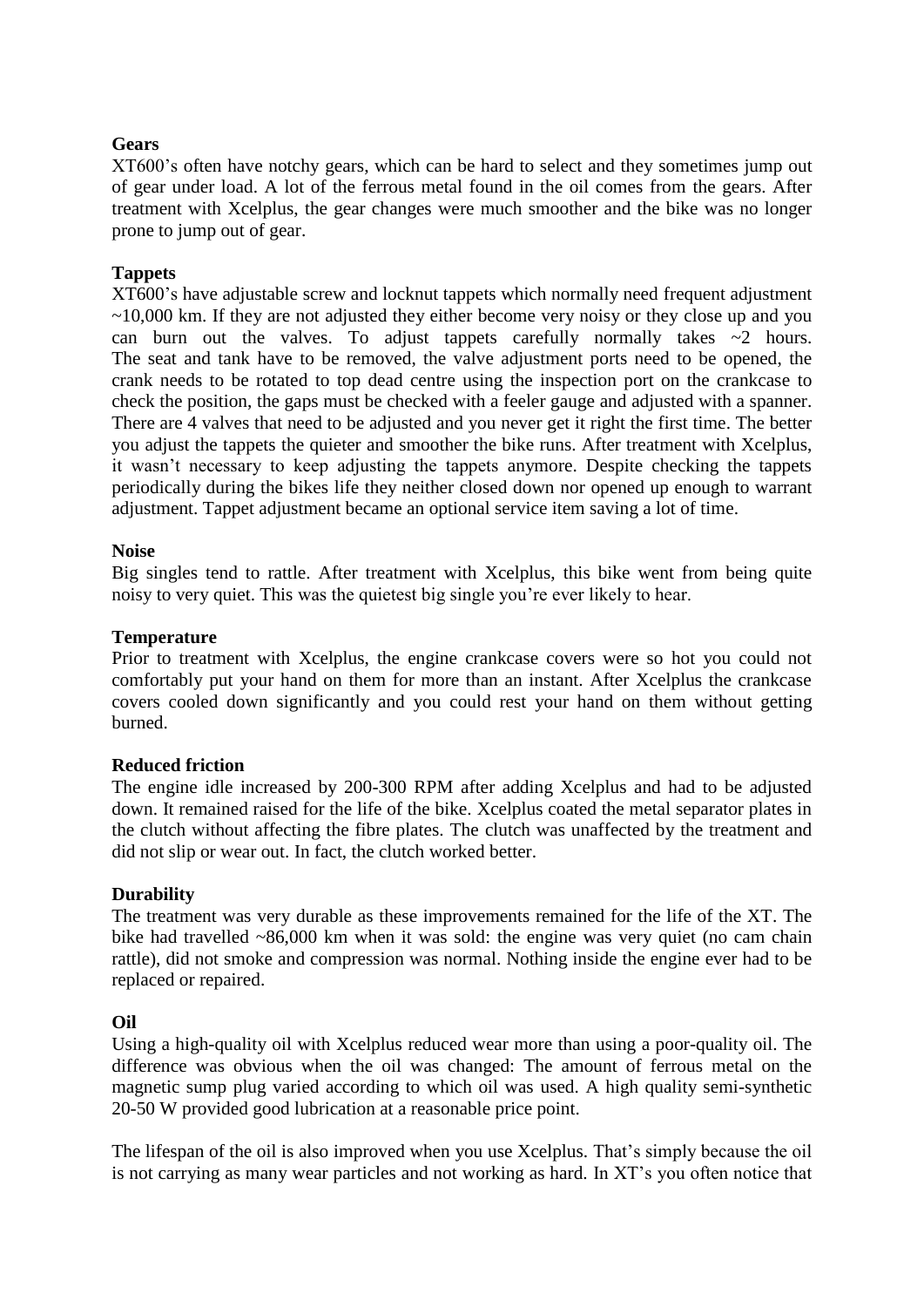the engine developes a vibration when the oil needs changing (the mirrors start to shake). The increase in oil life can be judged by when the vibration starts. Despite the recommended oil change intervals being 3,000 km it was possible to change the oil every 5,000 km after treating with Xcelplus (no vibrations): Oil life is improved by roughly 1/3 when you use Xcelplus N.B. Normally you should stick to the oil change recommendations, but 3,000 km is just too annoyingly short if you ride a lot.

# **Chain**

Motorcycle chains on XT600's are quite lightweight (520 O-ring) and don't last very long  $\sim$ 12,000 km. However, by fitting a chain oiling system, you can often improve the lifespan to 28,000-38,000 km (a big saving). A Scottoiler was fitted to the bike at ~8,000 km when the chain was starting to wear, and ~1 mL of Xcelplus was added to the chain oil. The effect was not immediately obvious but while driving past the Melbourne Cemetery suddenly the chain went quiet (you never notice the rattle until it's not there) as if it had come off. Fortunately, it was just the Xcelplus starting to work. The chain ended up lasting 57,777 km. This was a saving of  $\sim$ \$1,200 in parts... and a huge saving in time.

BTW: Scottoilers are very fussy and stop working (leak uncontrollably) if you use a non-Scottoiler oil. You have to replace the whole unit as the O-ring is not replaceable and that's expensive! Xcelplus did not affect the O-ring presumably because it is not an oil but a metal treatment?

# **Electrical**

Xcelplus reduces friction which reduces the cranking amps and volts required to start the bike: It takes fewer turns of the starter to start the bike so the starter lasts longer. The starter motor brushes wear out and the stator and rotor needs machining on XT's at ~80,000 km. A reconditioned starter motor usually costs ~\$350. On this XT the brushes were barely worn and would have lasted another 80,000 km. Even the battery lasted longer!

# **Mileage**

A log book was kept for the life of the bike and the fuel use (Shell 91 octane) along with the mileage of each tank was noted over the lifespan of the bike. The bike averaged 18-19 km/L over its life. Prior to treatment, it was getting  $\sim$ 17 km/L. This means the mileage improvement was in the order of 5-10 %.

Overall the most appreciated saving was time… which allowed the bike to be ridden more.

Yours sincerely

Michael Czajka